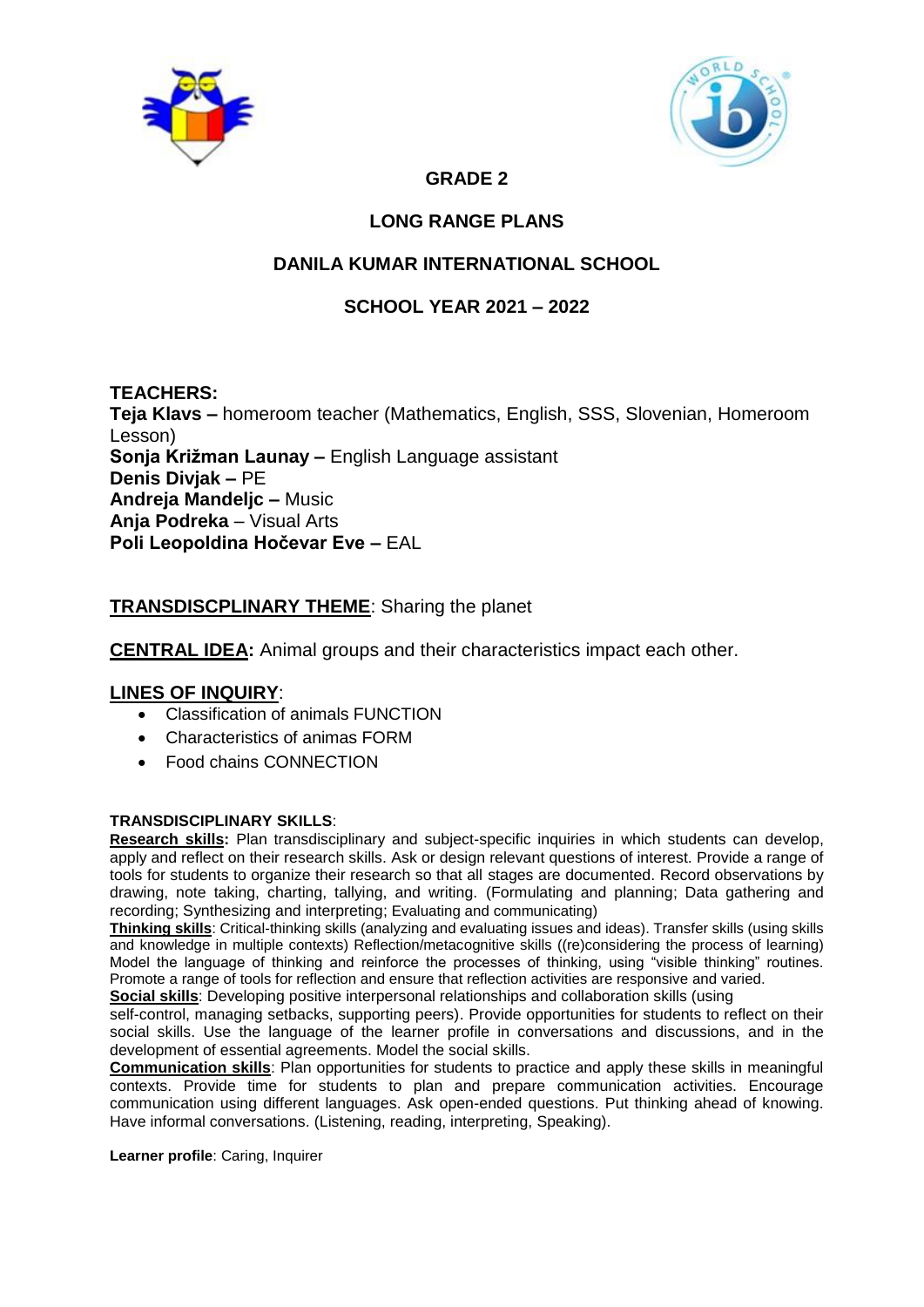# **Taught within the Unit of Inquiry - learning through language English**

## ORAL LANGUAGE:

Listening

- Listen attentively and considerately and respond in small- and large-group situations
- Hear and accept differences between languages

**Speaking** 

- Express thoughts, feelings, ideas and opinions and be able to discuss them, respecting contributions from others
- Ask questions and give appropriate answers
- Express thoughts, feelings, ideas and opinions and be able to discuss them, respecting contributions from others

## VISUAL LANGUAGE:

Viewing and presenting

- Understand that communication involves visual as well as verbal features
- Begin to use appropriate technology such as a computer, printer, digital camera
- Use a range of communications media (video, photography, computers, drama, texts with different types of layout) to locate, present and record information

## WRITTEN LANGUAGE:

Reading

- recognise and appreciate different literary styles
- understand and respond to the ideas, feelings and attitudes expressed in various texts
- engage daily in individual silent reading with concentration
- read text aloud with fluency, expression and with regard to punctuation
- locate, select and use reference books, dictionaries and IT to find information
- use reading for pleasure, instruction and information

Writing

- write appropriately with correct directionality and spacing
- show knowledge of, and willingness to use an appropriate writing process (planning, drafting, editing, producing)
- write for a range of purposes, both creative and informational, for themselves and others (journal, personal diary, paragraphs, poems, different stories, book reports, descriptions, reports, posters, graphic organisers)
- write appropriately with correct directionality and spacing

# **Taught within the Unit of Inquiry-learning through Mathematics**

DATA HANDLING

- understand that information about themselves and their surroundings can be collected and recorded in different ways
- collect and represent data in different types of graphs, for example, tally marks, bar graphs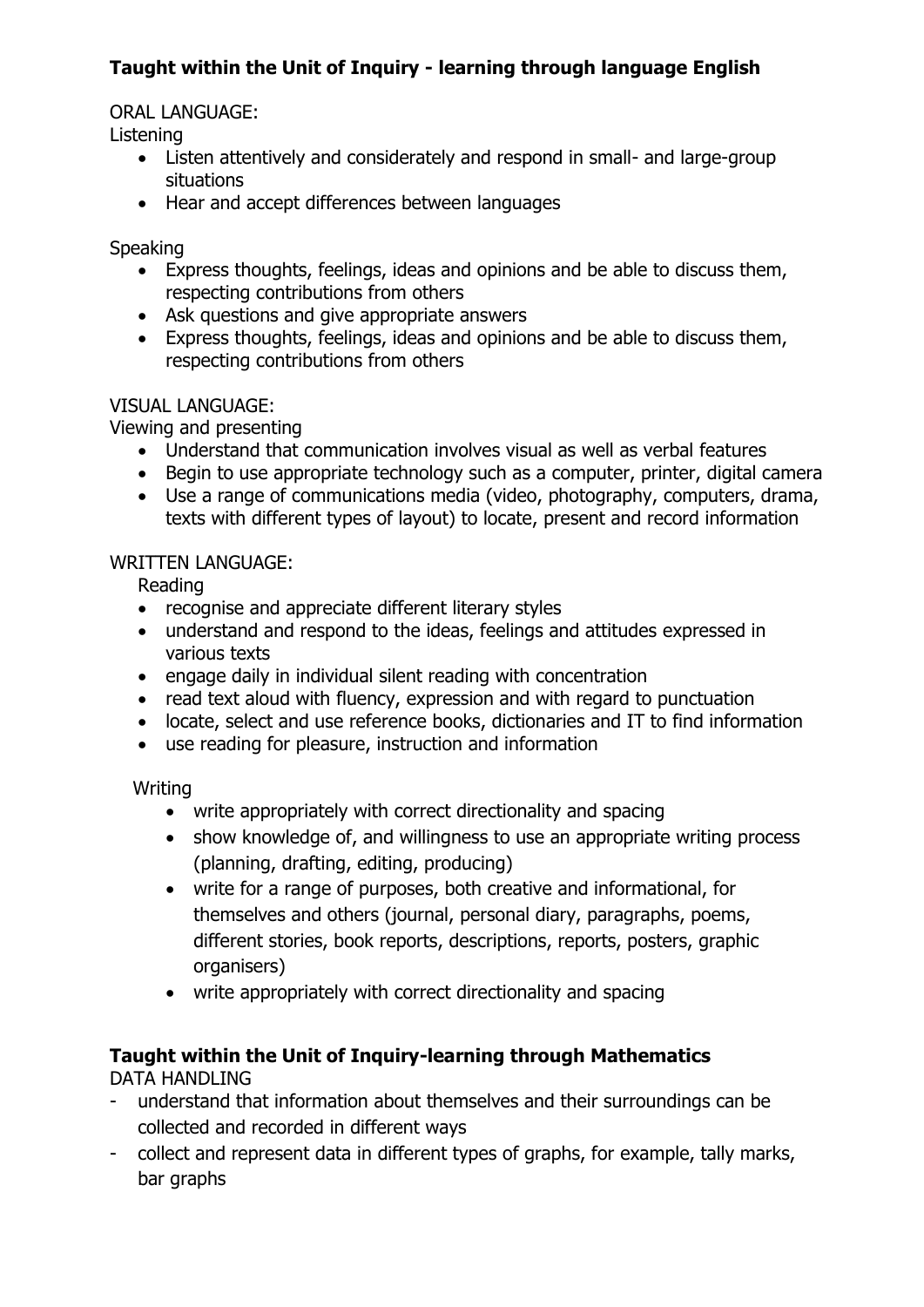- represent the relationship between objects in sets using tree, Venn and Carroll diagrams
- collect, display and interpret data for the purpose of answering questions

## **Taught within the Unit of Inquiry - learning through Visual Arts**

CREATING

- use their imagination and experiences to inform their art making
- take responsibility for the care of tools and materials
- RESPONDING
	- make personal connections to artworks
	- identify the materials and processes used in the creation of an artwork

## **Taught within the Unit of Inquiry - learning through Slovenian**

ORAL LANGUAGE

**Speaking** 

- Give instructions, directions and messages and respond to the instructions of others (nasprotja, prej-sedaj)
- Ask questions and give appropriate answers

## WRITTEN LANGUAGE

**Writing** 

 use content-specific vocabulary which may be connected to the unit of inquiry (živali, opisi živali, teksti o živalih)

Reading

- demonstrate an ability to read aloud and with appropriate vocal patterns about known topics
- read to skim and scan in order to find specific information quickly

## VISUAL LANGUAGE

• Understand that signs, symbols and icons carry meaning

## **Taught within the Unit of Inquiry - learning through PSE**

IDENTITY

- identify feelings and begin to understand how these are related to behaviour
- are aware of their emotions and begin to regulate their emotional responses and behaviour

## INTERACTIONS

- cooperate with others
- ask questions and express wonderings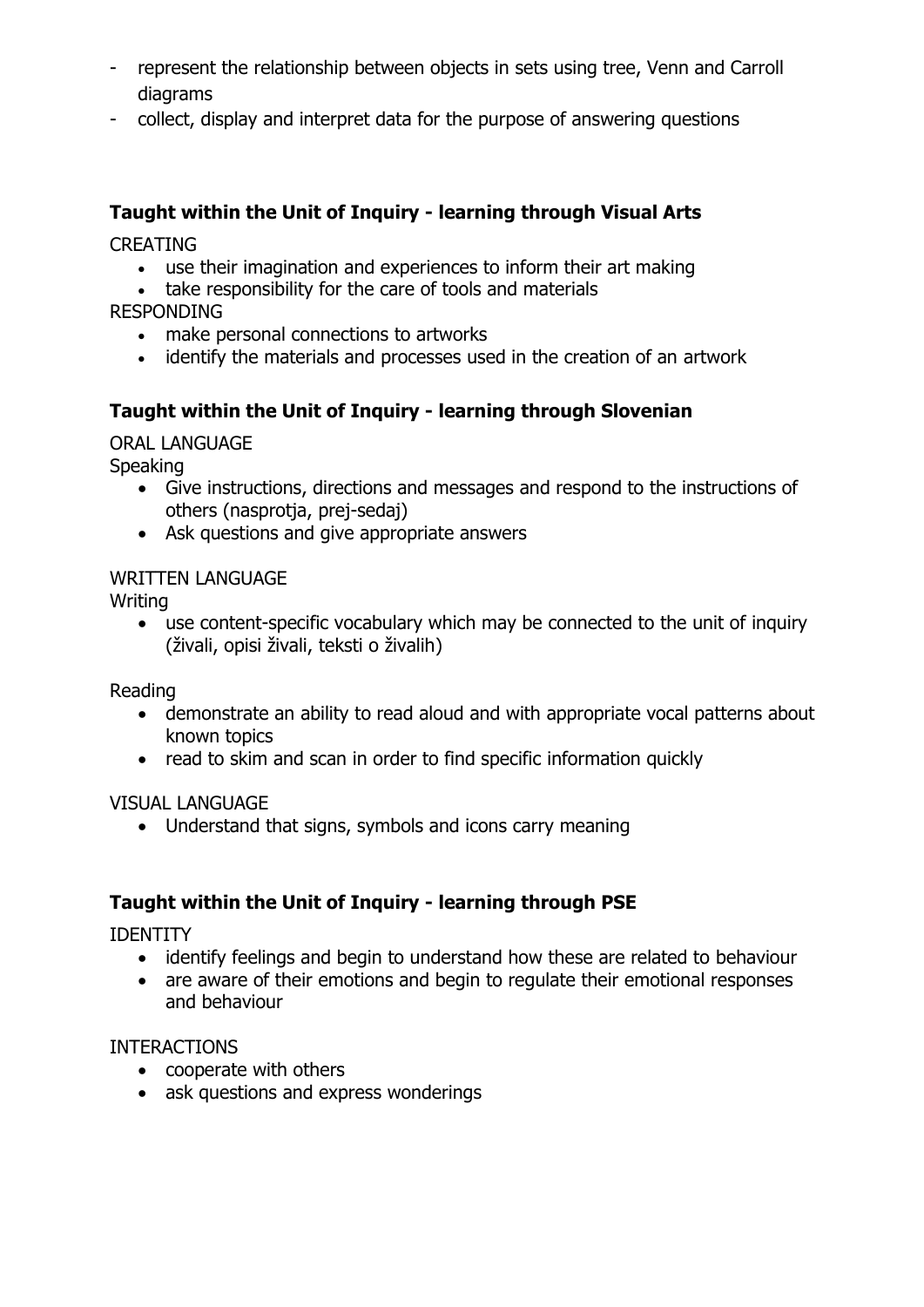# **Taught within the Unit of Inquiry - learning through Music**

RESPONDING

- respond and describe music characteristics or specify music events while listening to music
- identify various uses of music in their daily experiences and describe characteristics that make certain music suitable for each use

## **Taught within the Unit of Inquiry - learning through PE**

HEALTH RELATED FITNESS

• begin to develop an appreciation of the role physical fitness plays in achieving and maintaining a personal sense of well-being;

# **Taught as Subject specific (inquiry into Mathematics)**

## PATTERN AND FUNCTION

- understand the inverse relationship between addition and subtraction
- use the properties and relationships of addition and subtraction to solve problems
- understand the associative and commutative properties of addition.

## NUMBER

- read and write whole numbers up to 1000
- **e** estimate quantities to 100 or beyond
- describe mental and written strategies for adding and subtracting two-digit numbers up to 100
- use the language of addition and subtraction, for example, add, take away, plus, minus, sum, difference
- develop strategies for memorizing addition and subtraction number facts
- estimate sums and differences
- read, write, compare and order cardinal and ordinal numbers
- use whole numbers up to hundreds or beyond in real-life situations
- use cardinal and ordinal numbers in real-life situations

## **Taught as Subject specific (inquiry into P.E.)**

INTERACTIONS GAMES

- Develop precision when throwing or kicking the ball in to different targets;
- learn simple tactics at ball games:
- gain coordination at dribbling the ball;
- travel in different ways, changing speed and direction with control;

# **Taught as Subject specific (inquiry into Music)**

RESPONDING

- sing independently, on pitch and in rhythm, with appropriate timbre, diction, and posture, and maintain a steady beat
- sing partner songs and rounds
- explore body sounds and variety of untuned and tuned percussion instrument sounds